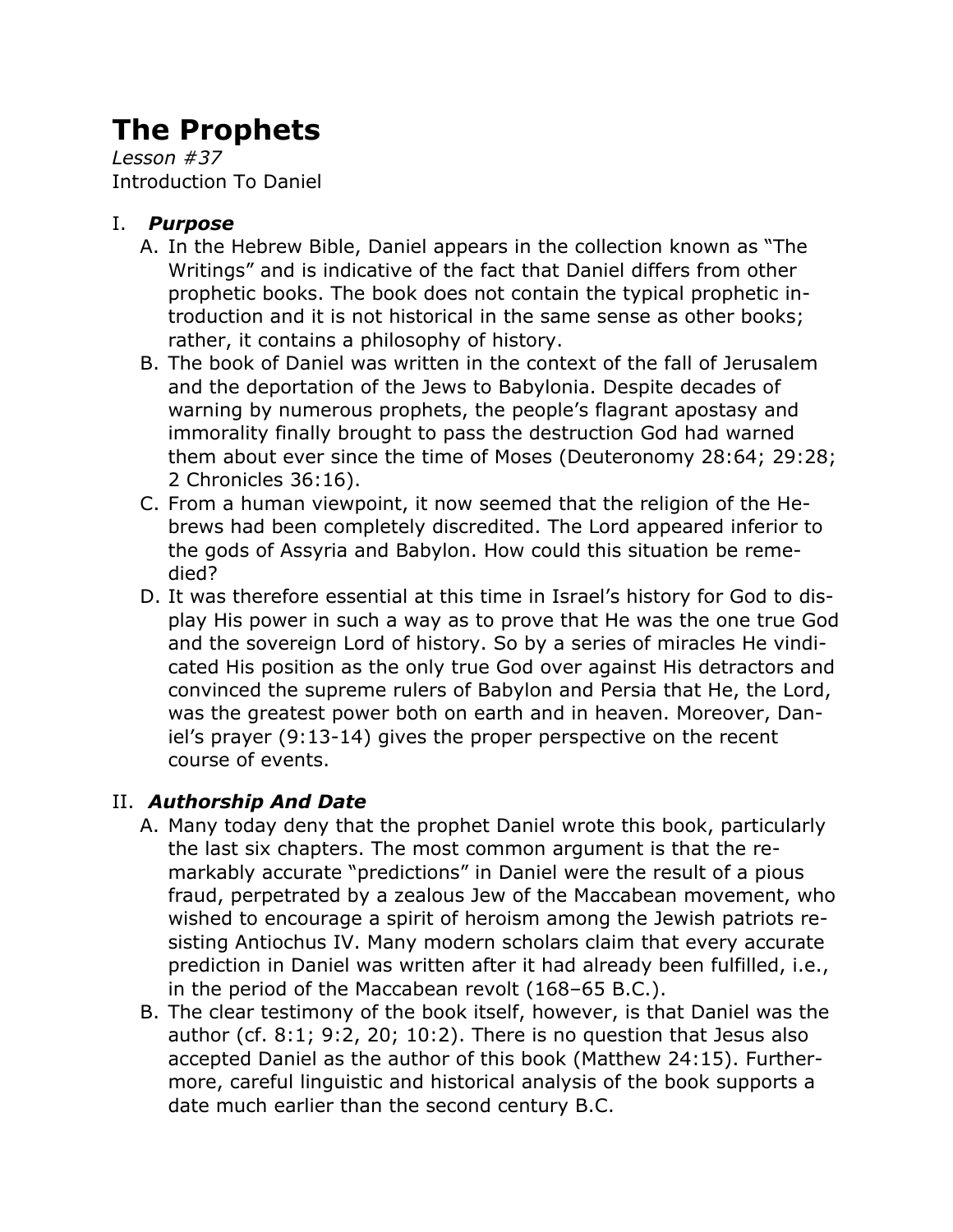- C. In the third century A.D., Porphyry wrote a 15-volume work entitled *Against the Christians*. In this work, he concluded that the book of Daniel must be history, not prophecy, since predictive prophecy is impossible. He argued for an anonymous author living in the second century B.C. He claimed that the writer, a pious scribe living in the middle of the persecution, is addressing his contemporaries through the medium of an ancient sage, about whom he recounts stories and to whom he ascribes visions.
- D. On the other hand, the first chapter refers to Daniel's capture in 605 B.C., and Daniel continued his public service until the first year of Cyrus (1:21), i.e., about 537 B.C. Daniel probably completed his writing about 532 B.C., when he was about ninety years old. The appearance of Persian-derived governmental terms in Daniel strongly indicates that not only did Daniel live under Persian rule, but also that the book was given its final form after Persian had become the official language of the government.
- E. The text of Daniel is actually in two languages: Hebrew (chs. 1:1-2:3, 8:1-12:13) and Aramaic (chs. 2:4-7:28). The Aramaic chapters pertain to the Babylonian and Persian empires, whereas the other six chapters relate to God's special plans for His people. It has been suggested that this ABA pattern is deliberate. The Aramaic section (B) is addressed to the kings of the earth and therefore written in the international language, the *lingua franca*. The remaining chapters are written in Hebrew because they are addressed to Jews. The six chapters within the Aramaic section are organized chiastically (ABCCBA): A. Nebuchadnezzar's vision of four kingdoms (2).
	- b) God delivers His servants from a fiery furnace (3).
		- (1) God's judgment upon the pride of Nebuchadnezzar (4).
		- (1) God's judgment upon the pride of Belshazzar (5).
	- b) God delivers His servant from a den of lions (6).
	- A. Daniel's vision of four kingdoms (7).

### III. *Canonicity*

- A. Daniel should be regarded as having been inherently canonical from the very time it was first written and as having achieved recognition by God's people as the inspired word of God quite soon after its publication.
- B. It certainly would have found a ready reception among the exiles who returned to Judea under Zerubbabel because of its encouragement for them to trust in God's continuing providence in their behalf during the discouragements of those early years of rebuilding.